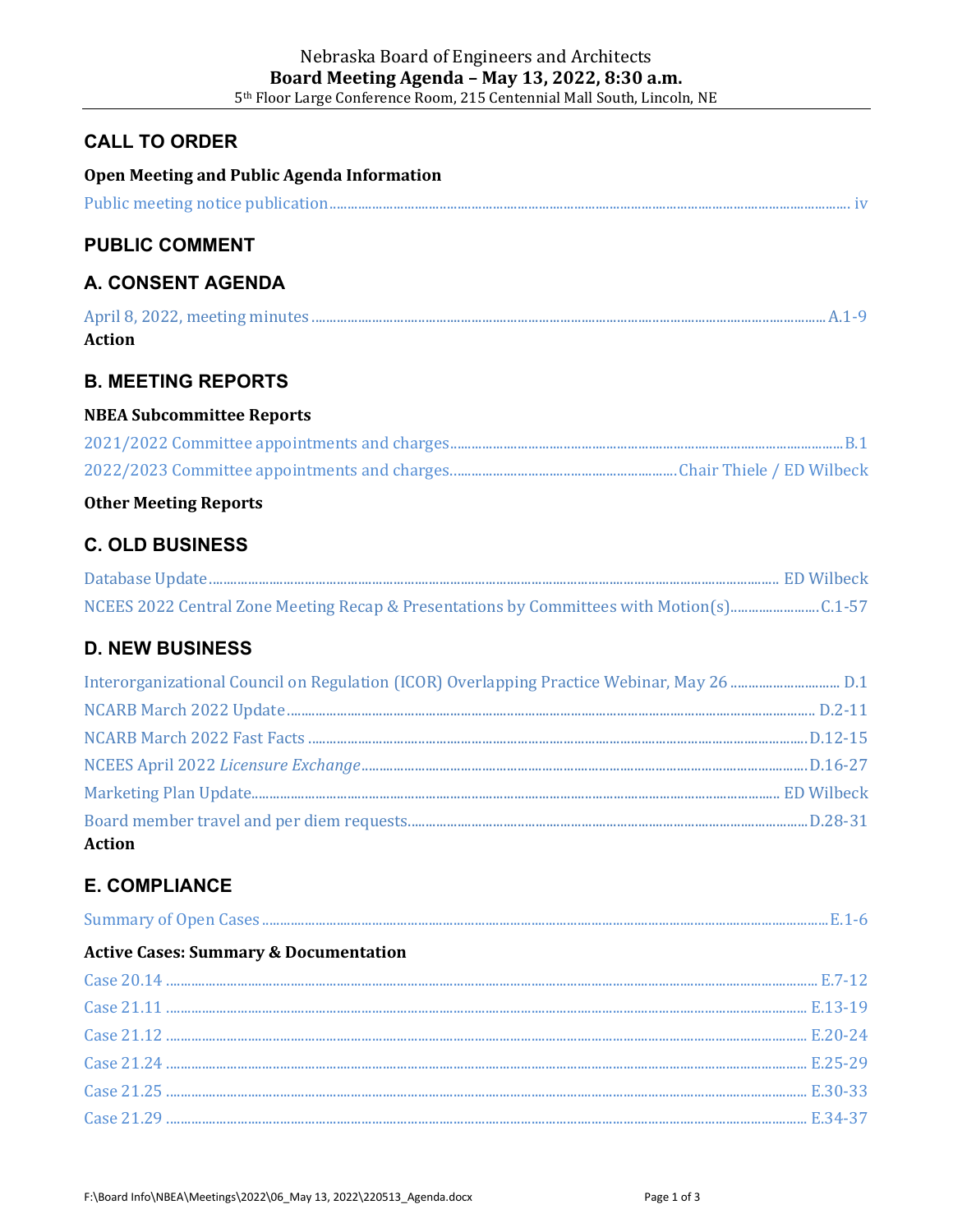#### Nebraska Board of Engineers and Architects Board Meeting Agenda - May 13, 2022, 8:30 a.m. 5<sup>th</sup> Floor Large Conference Room, 215 Centennial Mall South, Lincoln, NE

### **Other Compliance Issues**

| Action |  |
|--------|--|
|        |  |

# **F. APPLICATIONS**

### **Administratively Approved**

### Licensure/Examination

| <b>Special Cases</b> |  |
|----------------------|--|
|                      |  |
|                      |  |
|                      |  |